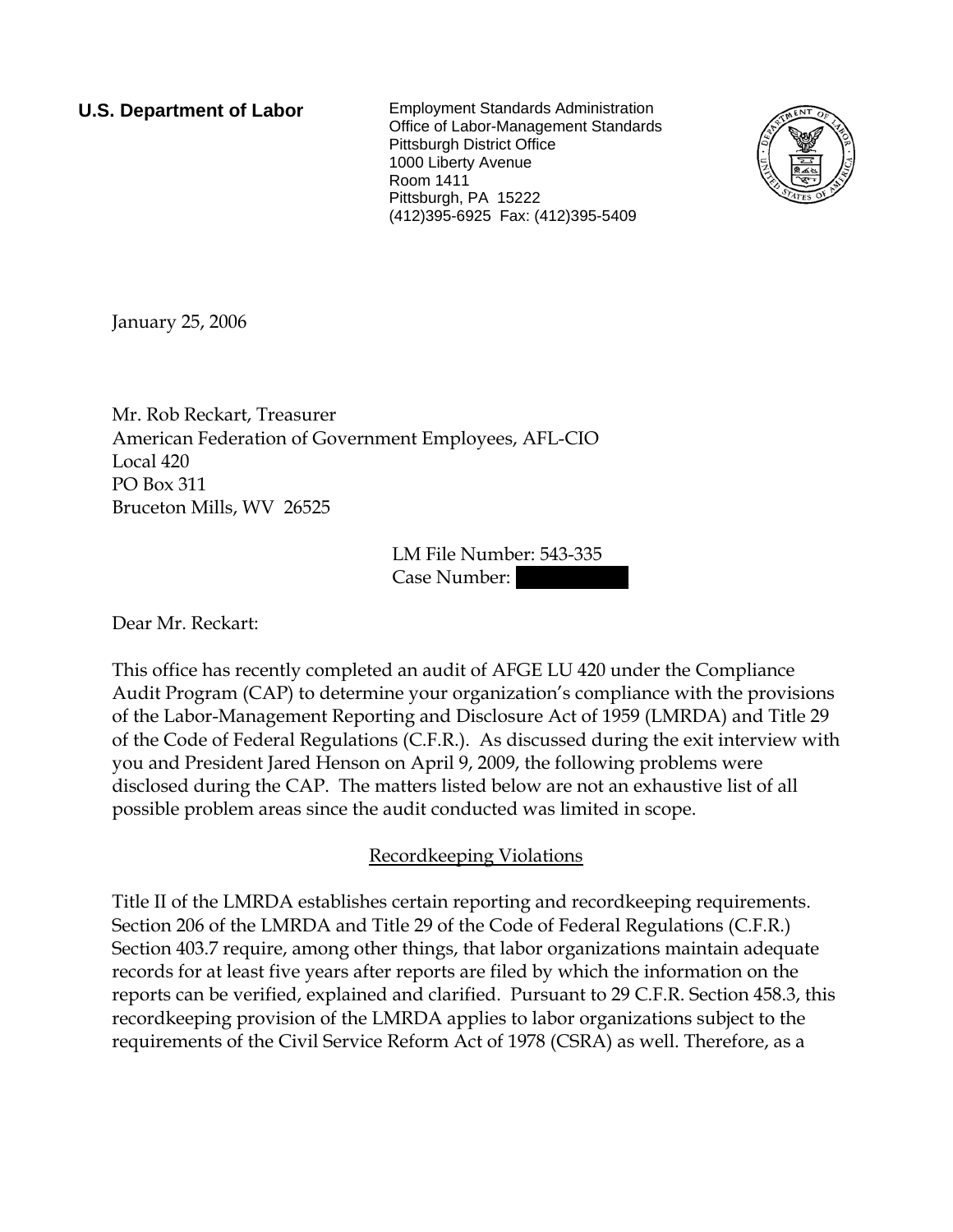Mr. Rob Reckart January 25, 2006 Page 2 of 4

general rule, labor organization must retain all records used or received in the course of union business.

For disbursements, this includes not only original bills, invoices, receipts, vouchers, and applicable resolutions, but also documentation showing the nature of the union business requiring the disbursement, the goods or services received, and the identity of the recipient(s) of the goods or services. In most instances, this documentation requirement can be satisfied with a sufficiently descriptive expense receipt or invoice. If an expense receipt is not sufficiently descriptive, a union officer or employee should write a note on it providing the additional information. For money it receives, the labor organization must keep at least one record showing the date, amount, purpose, and source of that money. The labor organization must also retain bank records for all accounts.

The audit of Local 420's 2007 records revealed the following recordkeeping violations:

1. General Expenses

Local 420 did not retain adequate documentation for expenses totaling at least \$600. For example, on December 6, 2007, check number for \$600 was paid to the Hazelton Employees for the children's Christmas party. No receipt was maintained.

2. Meal Expenses

Local 420 records of meal expenses did not always include written explanations of union business conducted or the names and titles of the persons incurring the restaurant charges. Union records of meal expenses must include written explanations of the union business conducted and the full names and titles of all persons who incurred the restaurant charges. Also, the records retained must identify the names of the restaurants where the officers or employees incurred meal expenses.

As previously noted above, labor organizations must retain original receipts, bills, and vouchers for all disbursements. The president and treasurer (or corresponding principal officers) of your union, who are required to sign your union's LM report, are responsible for properly maintaining union records.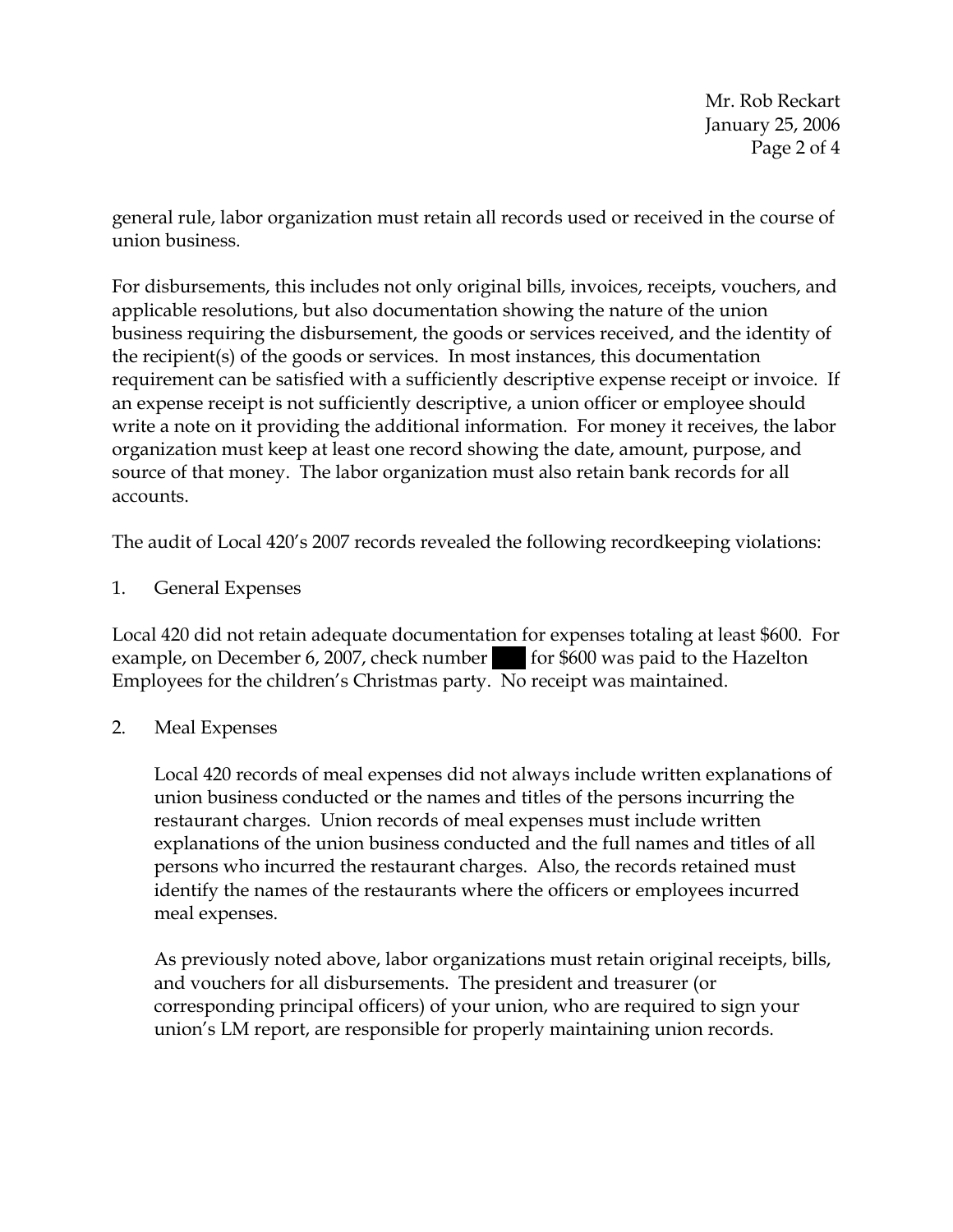Mr. Rob Reckart January 25, 2006 Page 3 of 4

Based on your assurance that Local 420 will retain adequate documentation in the future, OLMS will take no further enforcement action at this time regarding the above violations.

## Reporting Violation

Pursuant to 29 C.F.R., Section 458.3, the reporting requirement under 29 C.F.R. Section 403.2 (see Section 201(b) of the Labor-Management Reporting and Disclosure Act (LMRDA)) is made applicable to labor organizations subject to the requirements of the CSRA. This provision requires labor organizations to file annual financial reports that accurately disclose their financial condition and operations. The audit disclosed a violation of this requirement. The Labor Organization Annual Report Form LM-3 filed by Local 420 for fiscal year ending December 31, 2007, was deficient in the following area:

Money Market Reported As Investments

Local 420 improperly included the value of a money market fund as an investments in Statement A (Assets and Liabilities). For LM reporting purposes, OLMS considers a money market fund to be cash.

I am not requiring that Local 420 file an amended LM report for 2007 to correct the deficient items, but Local 420 has agreed to properly report the deficient items on all future reports it files with OLMS.

I want to extend my personal appreciation to AFGE LU 420 for the cooperation and courtesy extended during this compliance audit. I strongly recommend that you make sure this letter and the compliance assistance materials provided to you are passed on to future officers. If we can provide any additional assistance, please do not hesitate to call.

Sincerely,

Investigator

|||||| |||||||